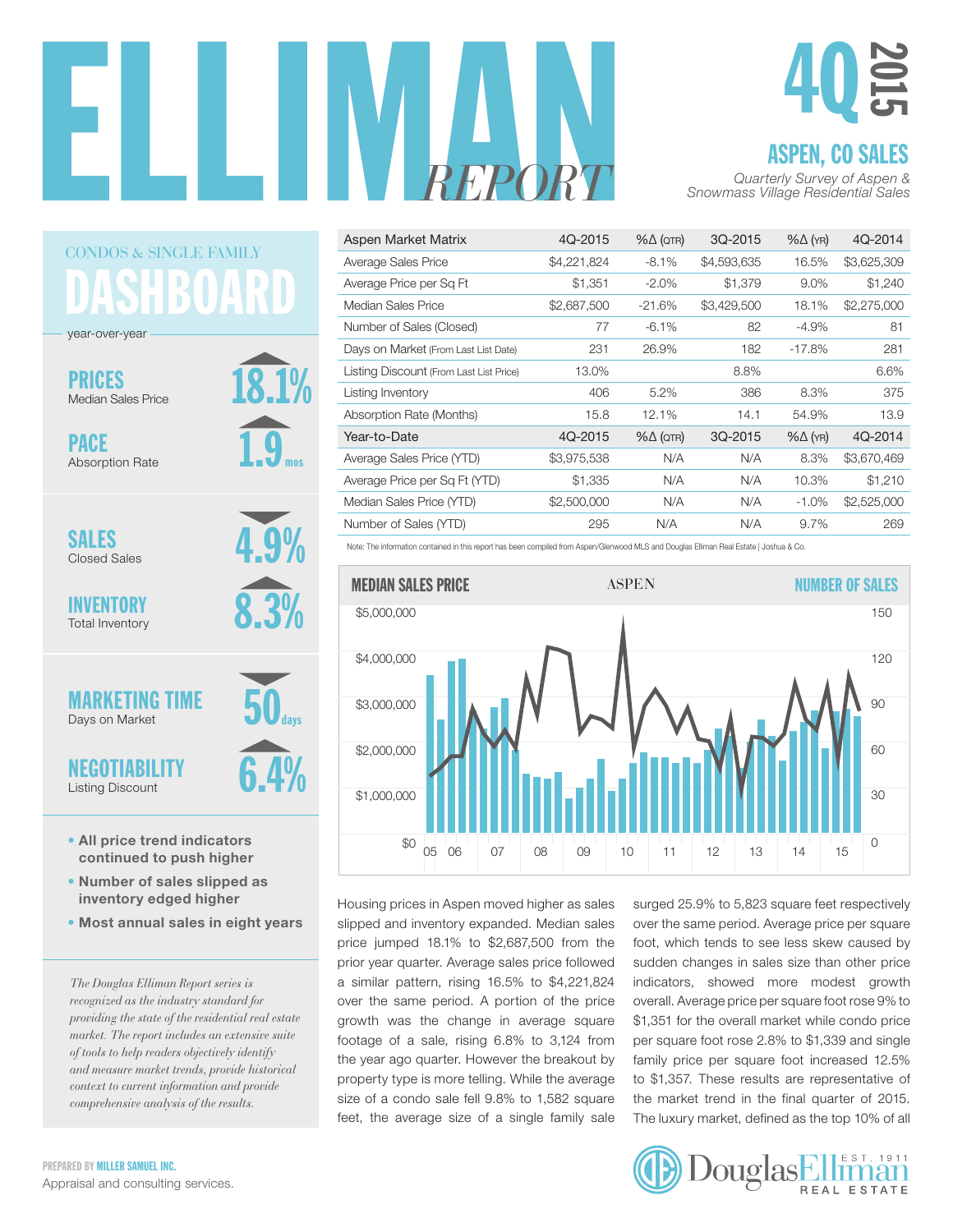sales, showed an average price per square foot of \$2,023, up 20.7% from the year ago quarter, setting a new record for the 12 years this metric has been tracked. There were 77 sales of condos and single family homes in the overal market, down 4.9% from the year ago quarter.

## CONDOS

- Price indicators were mixed as average size skewed smaller
- Number of sales and average sales size remained stable
- Sharp drop in days on market and decline in listing discount

| Condo     | Med. Sales Price | Sales Share |
|-----------|------------------|-------------|
| Studio    | \$247,500        | 12.2%       |
| 1-bedroom | \$690,000        | 18.4%       |
| 2-bedroom | \$1.087.500      | 28.6%       |
| 3-bedroom | \$2,925,000      | 24.5%       |
| 4 bedroom | \$3,250,000      | 12.2%       |
| 5 bedroom | \$14,450,000     | 4.1%        |

## SINGLE FAMILY

- Price trend indicators jumped as average size surged
- Number of sales slipped from year ago levels
- Shorter marketing times but with more negotiability
- 5-bedroom market share continued to expand

|           | Single Fam. Med. Sales Price | Sales Share |
|-----------|------------------------------|-------------|
| 3-bedroom | \$4,400,000                  | 10.7%       |
| 4-bedroom | \$4,487,500                  | 21.4%       |
| 5-bedroom | \$7,350,000                  | 67.9%       |

Sales for the year were up 9.7% to 295 for the year compared to the previous year, the most .<br>Aspen sales activity in 8 years. Listing inventory expanded 8.3% to 406 as rising prices pulled more supply onto the market. The absorption rate, the number of months to sell all inventory

at the current rate of sales, was 15.8 months, up from the 13.9 month pace set in the year ago quarter. Days on market, the number of days from the last list price change to the contract date, dropped 17.8% to 231 from 281 in the year ago quarter.

| Aspen Condo Market Matrix               | 4Q-2015     | $% \triangle (QTR)$ | 3Q-2015     | $% \triangle (YR)$ | 4Q-2014     |
|-----------------------------------------|-------------|---------------------|-------------|--------------------|-------------|
| Average Sales Price                     | \$2,119,451 | 16.1%               | \$1,825,956 | $-7.1%$            | \$2,281,875 |
| Average Price per Sq Ft                 | \$1,339     | 2.3%                | \$1,309     | 2.8%               | \$1,302     |
| Median Sales Price                      | \$1,150,000 | $-14.8%$            | \$1,350,000 | -20.6%             | \$1,447,500 |
| Number of Sales (Closed)                | 49          | 14.0%               | 43          | 2.1%               | 48          |
| Days on Market (From Last List Date)    | 213         | 41.1%               | 151         | $-22.0%$           | 273         |
| Listing Discount (From Last List Price) | 4.7%        |                     | 4.6%        |                    | 6.6%        |
| Listing Inventory                       | 202         | 32.0%               | 153         | N/A                | N/A         |
| Absorption Rate (Months)                | 12.4        | 15.9%               | 10.7        | N/A                | N/A         |



| \$5,579,394                                                     |
|-----------------------------------------------------------------|
| \$1,206                                                         |
| \$4,970,000                                                     |
| 33                                                              |
| 294                                                             |
| 6.7%                                                            |
| N/A                                                             |
| N/A                                                             |
| 41.6%<br>12.5%<br>35.3%<br>$-15.2\%$<br>$-10.5\%$<br>N/A<br>N/A |

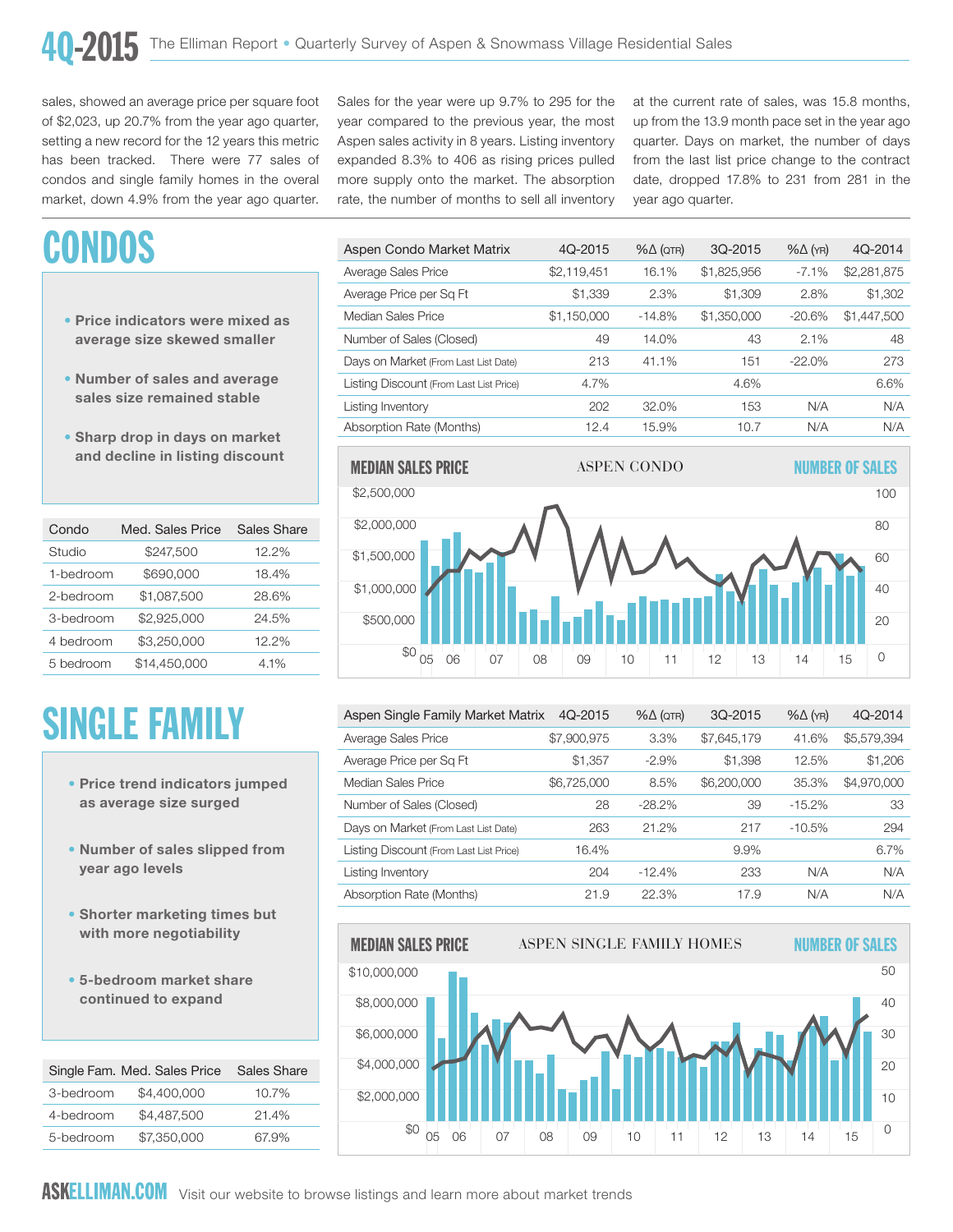

#### ASPEN LUXURY

- Average price per square foot rose to a new record
- Expanded days on market and listing discount

#### ASPEN CENTRAL CORE

- Condo sales up as single family activity was limited
- Condo price trend indicators moved lower

#### ASPEN WEST END

- Median and average sales price surged from year ago levels
- Number of sales expanded

### SNOWMASS VILLAGE *Submarkets*

#### SNOWMASS VILLAGE CONDO

- Price indicators were mixed as sales increased
- Days on market and listing discount expanded

#### SNOWMASS VILLAGE SINGLE FAMILY

- Price trend indicators continued to rise sharply over prior year
- Sales edged higher as marketing time generally stabilized

#### SNOWMASS VILLAGE LUXURY

- Price trend indicators showed mixed results
- Shorter marketing times but with increased negotiability

| Aspen Luxury Market Matrix                                                                                                                  | 4Q-2015      | $% \triangle (QTR)$ | 3Q-2015      | $% \triangle (YR)$ | 4Q-2014      |
|---------------------------------------------------------------------------------------------------------------------------------------------|--------------|---------------------|--------------|--------------------|--------------|
| Average Sales Price                                                                                                                         | \$16,929,375 | 21.5%               | \$13,930,981 | 42.1%              | \$11,913,889 |
| Average Price per Sq Ft                                                                                                                     | \$2,023      | 26.7%               | \$1,597      | 20.7%              | \$1,676      |
| <b>Median Sales Price</b>                                                                                                                   | \$15,500,000 | 30.5%               | \$11,880,000 | 36.6%              | \$11,350,000 |
| Number of Sales (Closed)                                                                                                                    | 8            | $-11.1%$            | 9            | $-11.1%$           | 9            |
| Days on Market (From Last List Date)                                                                                                        | 295          | 91.6%               | 154          | 115.3%             | 137          |
| Listing Discount (From Last List Price)                                                                                                     | 17.1%        |                     | 14.4%        |                    | 7.4%         |
| Listing Inventory                                                                                                                           | 93           | 43.1%               | 65           | N/A                | N/A          |
| Absorption Rate (Months)                                                                                                                    | 34.9         | 60.8%               | 21.7         | N/A                | N/A          |
| <b>Entry Threshold</b>                                                                                                                      | \$8,000,000  | $-24.5%$            | \$10,600,000 | 5.3%               | \$7,600,000  |
| Note: This sub-category is the analysis of the top ten percent of all sales. The data is also contained within the other markets presented. |              |                     |              |                    |              |
| Central Core Condo Matrix                                                                                                                   | 4Q-2015      | $% \triangle (QTR)$ | 3Q-2015      | $% \triangle (YR)$ | 4Q-2014      |
| Average Sales Price                                                                                                                         | \$2,336,138  | 25.6%               | \$1,859,438  | $-25.4%$           | \$3,129,804  |
| Average Price per Sq Ft                                                                                                                     | \$1,728      | 8.7%                | \$1,590      | $-0.2%$            | \$1,731      |
| Median Sales Price                                                                                                                          | \$1,151,240  | $-17.8%$            | \$1,400,000  | $-28.0\%$          | \$1,600,000  |
| Number of Sales (Closed)                                                                                                                    | 29           | 20.8%               | 24           | 26.1%              | 23           |
| Central Core Single Family Matrix                                                                                                           | 4Q-2015      | $% \triangle (QTR)$ | 3Q-2015      | $% \triangle (YR)$ | 4Q-2014      |
| Average Sales Price                                                                                                                         | \$5,500,000  | $-51.6%$            | \$11,366,667 | 14.6%              | 4,800,000    |
| Average Price per Sq Ft                                                                                                                     | \$1,497      | $-20.3%$            | \$1,878      | 2.6%               | 1,459        |
| <b>Median Sales Price</b>                                                                                                                   | \$5,500,000  | $-50.0\%$           | \$11,000,000 | 14.6%              | 4,800,000    |
| Number of Sales (Closed)                                                                                                                    | 1            | $-66.7%$            | 3            | 0.0%               | 1            |
|                                                                                                                                             |              |                     |              |                    |              |
| West End Single Family Matrix                                                                                                               | 4Q-2015      | $% \triangle (QTR)$ | 3Q-2015      | $% \triangle (YR)$ | 4Q-2014      |
| Average Sales Price                                                                                                                         | \$8,845,833  | 43.7%               | \$6,157,778  | 49.7%              | \$5,910,000  |
| Average Price per Sq Ft                                                                                                                     | \$1,564      | $-0.6%$             | \$1,573      | 1.4%               | \$1,543      |
| Median Sales Price                                                                                                                          | \$7,675,000  | 64.2%               | \$4,675,000  | 39.5%              | \$5,500,000  |
| Number of Sales (Closed)                                                                                                                    | 6            | $-33.3%$            | 9            | 20.0%              | 5            |

| Snowmass Village Condo                  | 4Q-2015     | $% \triangle (QTR)$ | 3Q-2015     | $% \triangle (YR)$ | 4Q-2014     |
|-----------------------------------------|-------------|---------------------|-------------|--------------------|-------------|
| Average Sales Price                     | \$837,294   | 87.2%               | \$447,237   | 12.4%              | \$744,875   |
| Average Price per Sq Ft                 | \$669       | 29.9%               | \$515       | 11.5%              | \$600       |
| <b>Median Sales Price</b>               | \$555,000   | 34.4%               | \$413,000   | $-5.5%$            | \$587,500   |
| Number of Sales (Closed)                | 17          | $-10.5%$            | 19          | 41.7%              | 12          |
| Days on Market (From Last List Date)    | 378         | 50.0%               | 252         | 67.3%              | 226         |
| Listing Discount (From Last List Price) | 7.4%        |                     | 6.1%        |                    | 5.0%        |
| Listing Inventory                       | 191         | 8.5%                | 176         | N/A                | N/A         |
| Absorption Rate (Months)                | 33.7        | 21.2%               | 27.8        | N/A                | N/A         |
| Snowmass Village Single Family          | 4Q-2015     | $% \triangle (QTR)$ | 3Q-2015     | $% \triangle (YR)$ | 4Q-2014     |
| Average Sales Price                     | \$3,113,644 | $-10.9%$            | \$3,494,377 | 22.3%              | \$2,545,692 |
| Average Price per Sq Ft                 | \$722       | $-27.1%$            | \$991       | 6.5%               | \$678       |
| Median Sales Price                      | \$2,800,000 | 17.9%               | \$2,375,000 | 43.6%              | \$1,950,000 |
| Number of Sales (Closed)                | 15          | 15.4%               | 13          | 15.4%              | 13          |
| Days on Market (From Last List Date)    | 264         | $-14.6%$            | 309         | $-0.8%$            | 266         |
| Listing Discount (From Last List Price) | 12.2%       |                     | 6.5%        |                    | 9.3%        |
| Listing Inventory                       | 63          | 0.0%                | 63          | N/A                | N/A         |
| Absorption Rate (Months)                | 12.6        | $-13.1%$            | 14.5        | N/A                | N/A         |
| Snowmass Village Luxury                 | 4Q-2015     | $% \triangle (QTR)$ | 3Q-2015     | $% \triangle (YR)$ | 4Q-2014     |
| Average Sales Price                     | \$6,138,125 | $-22.8%$            | \$7,947,500 | $-0.5%$            | \$6,166,667 |
| Average Price per Sq Ft                 | \$1,407     | $-0.4%$             | \$1,412     | 20.6%              | \$1,167     |
| Median Sales Price                      | \$4,617,500 | $-38.4%$            | \$7,500,000 | $-19.0%$           | \$5,700,000 |
| Number of Sales (Closed)                | 4           | 0.0%                | 4           | 33.3%              | 3           |
| Days on Market (From Last List Date)    | 264         | $-33.2%$            | 395         | $-5.0%$            | 278         |
| Listing Discount (From Last List Price) | 16.2%       |                     | 5.8%        |                    | 8.2%        |
| Listing Inventory                       | 52          | 73.3%               | 30          | N/A                | N/A         |
| Absorption Rate (Months)                | 39.0        | 73.3%               | 22.5        | N/A                | N/A         |
| Entry Threshold                         | \$3,617,500 | $-24.5%$            | \$4,790,000 | $-9.6%$            | \$4,000,000 |